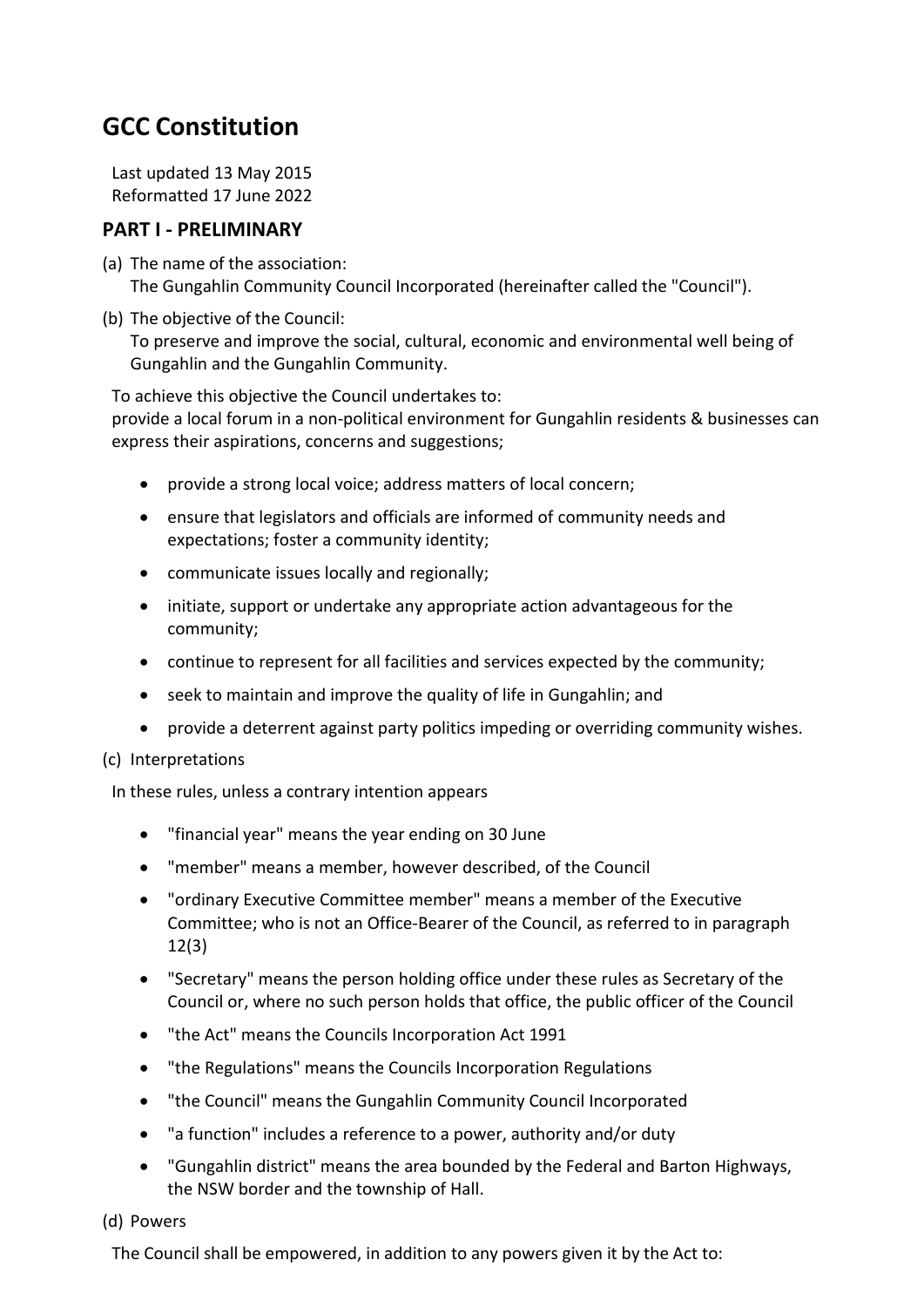- acquire (whether by lease or purchase or any other means) premises, plant and equipment
- employ such persons as the Executive Committee deems necessary or desirable to carry out its objectives
- engage in any other act, process or venture that the Executive Committee deems necessary to carry out or promote the Council's objectives.

#### (e) Provision

The provisions of the Interpretation Act 1967 apply to, and in respect of these rules, in the same manner as those provisions would so apply if these rules were an instrument made under the Act.

#### **PART II ‐ MEMBERSHIP**

#### **2. Eligibility for Membership**

A person is eligible for membership of the Council if the person is at least 16 years of ageand one of:

- (a) lives in the Gungahlin district
- (b) owns property in the Gungahlin district
- (c) works in the Gungahlin district
- (d) conducts a business in the Gungahlin district
- (e) has been duly appointed to represent a social organisation or interest group servicing the Gungahlin district.

#### **3. Application for membership**

An application for membership of the Council shall:

- (a) be made in writing
- (b) be signed by the applicant, and
- (c) be signed by a member of the Council other than a member who has resigned under Rule6 or a member who has been suspended or expelled under Rule 9.

#### **3A. Commencement of membership**

A person who is eligible for membership of the Council in accordance with Rule 2,commences being a member of the Council the first business day after:

- (a) the person has paid the annual membership fee (if any) of the Council in accordance withRule 7, and
- (b) the Secretary or President of the Council has received an application from the person inaccordance with Rule 2.

#### **3B. Register of Members**

The Secretary shall maintain a Register of Members of the Council that includes, for each person who is a member, the following details:

- (a) the name of the person
- (b) the mailing address of the person
- (c) eligibility information about the person including date of birth and the sub‐rules of Rule2 that the person satisfies
- (d) the date the membership commenced
- (e) the date the membership ceased (if any).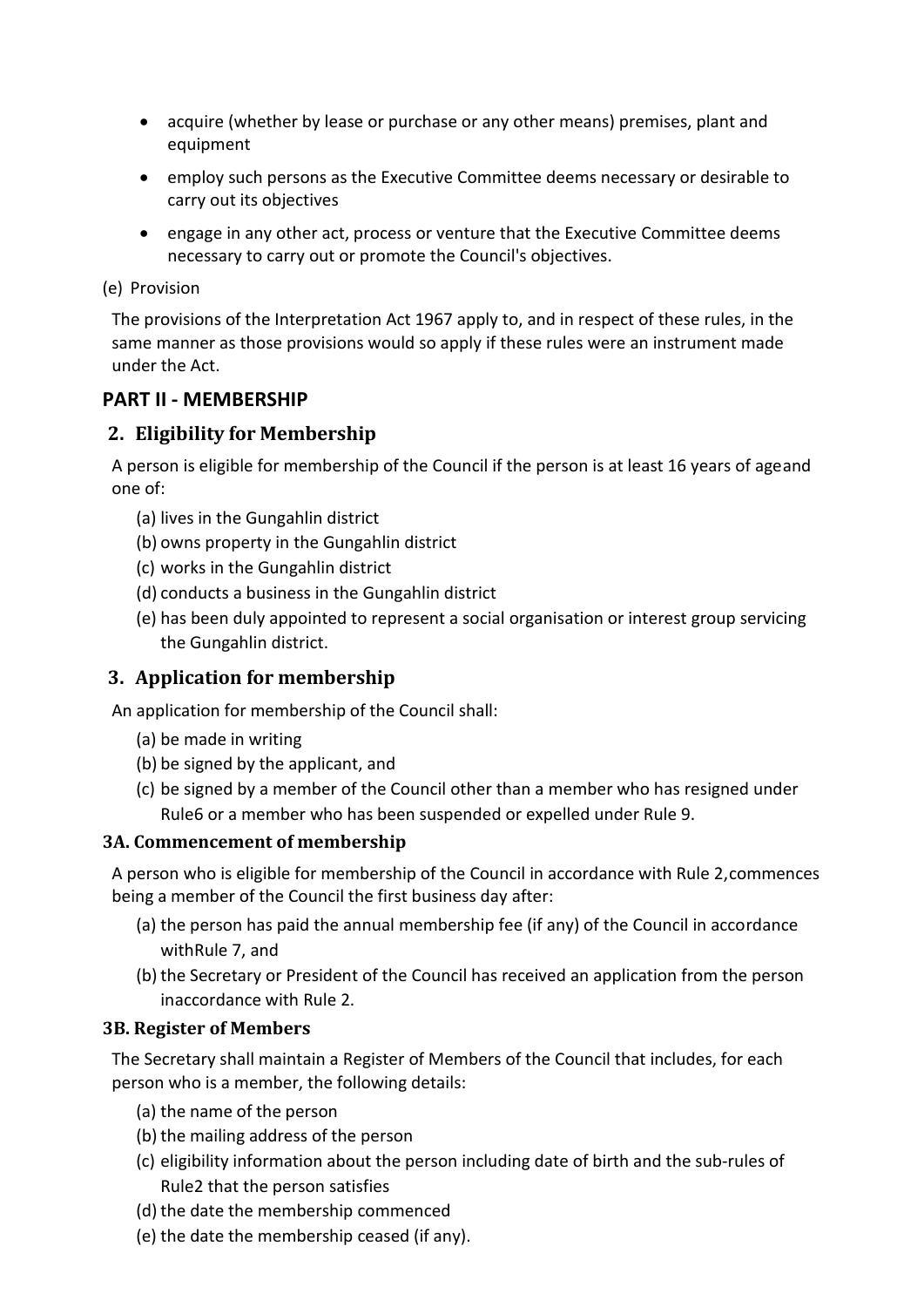### **4. Membership entitlements**

Any right, privilege, or obligation that a person has by reason of being a member of the Council:

- (a) is not capable of being transferred or transmitted to another person; and
- (b) terminates if the person ceases to be a member of the Council.

### **5. Cessation of membership**

A person ceases to be a member of the Council if the person:

- (a) dies
- (b) ceases to be qualified for membership
- (c) resigns from membership of the Council
- (d) is expelled from the Council in accordance with Rule 9.

## **6. Resignation of membership**

(1) A member may resign from membership of the Council by giving notice:

- (a) in writing to the Secretary, or
- (b) at an Annual General meeting, a General meeting or a Special meeting of the Council.
- (2) A notice of resignation given in writing to the Secretary takes effect upon receipt by the Secretary unless the member specifies another resignation date in the notice, such a date to be no more than 1 month from the date of receipt by the Secretary.
- (3) A notice of resignation given at an Annual General meeting, a General meeting or a Special meeting of the Council takes effect at the end of the meeting unless the member specifies another resignation date in the notice, such a date to be no more than one month after the close of the meeting.
- (4) A person ceases to be a member of the Council once a notice of resignation takes effect.
- (5) Where a person ceases to be a member of the Council, the Secretary shall, as soon as practicable, make an appropriate entry in the Register of Members recording the date on which the person ceased to be a member.

### **7. Fees, subscriptions, etc.**

- (1) Annual membership fee of the Council is an amount, not exceeding \$10.00 per annum. The annual fee may be varied as determined by resolution of the Executive Committee.
- (2) In each calendar year the annual membership fee is payable either before the Annual General meeting or before 1 September, whichever is the sooner.

### **8. Member's liabilities**

The liability of a member to contribute towards the payment of the debts and liabilities of the Council or the costs, charges and expenses of the winding up of the Council, is limited to the amount (if any) unpaid by the member in respect of membership of the Council as required by rule 7.

## **9. Disciplining of Members**

(1) Where the Executive Committee is of the opinion that a member has:

- (a) persistently refused or neglected to comply with a provision of these rules
- (b) acted in a disruptive and/ or aggressive manner towards Council members, or
- (c) wilfully acted in a manner prejudicial to the interests of the Council.

The Executive Committee may, by resolution: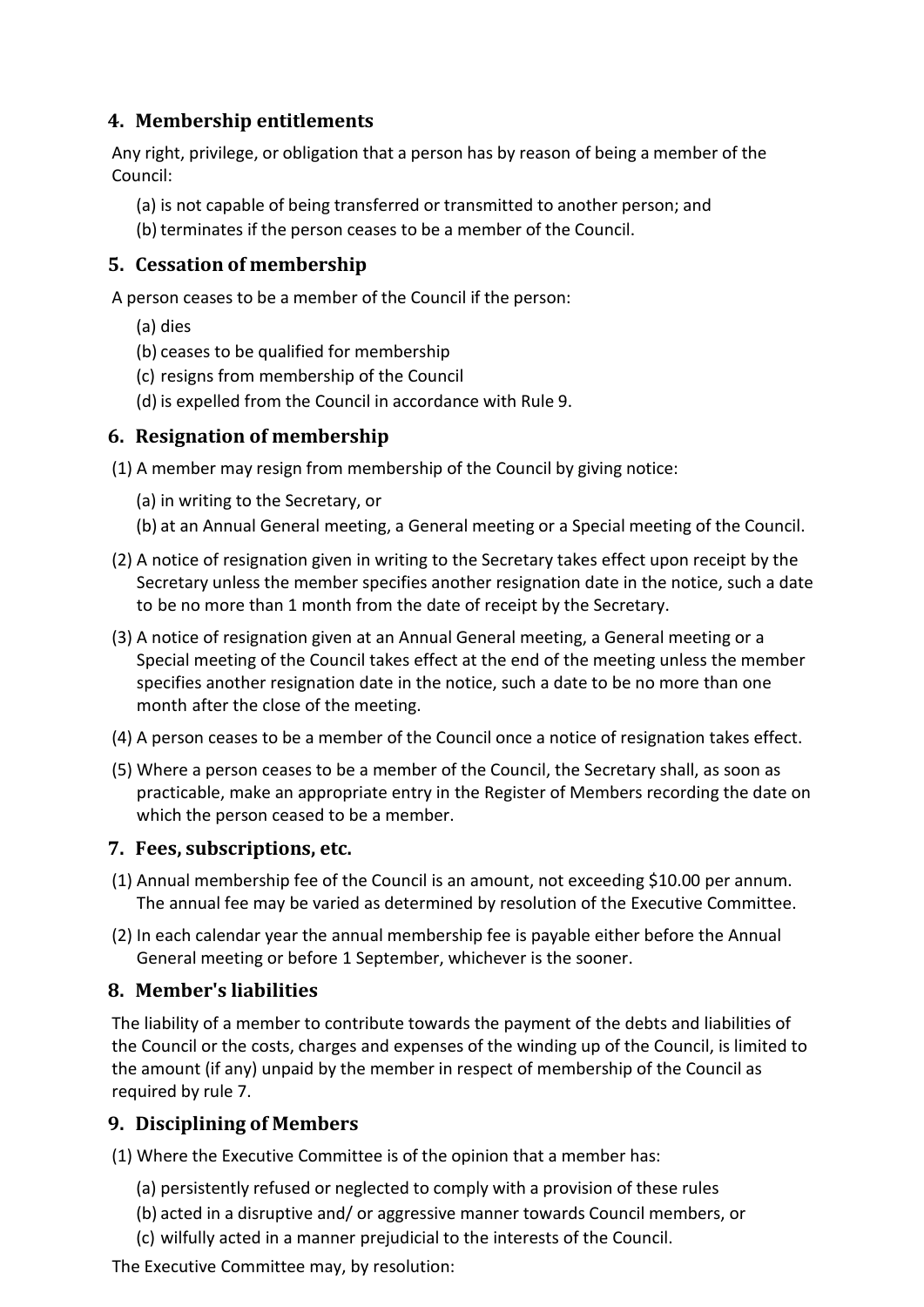- (i) suspend the member from such rights and privileges of membership of the Council as the Executive Committee may determine for a specified period not to exceed one year, or
- (ii) expel the member from the Council.
- (2) Where the Executive Committee expels or suspends a Council member, the Secretary of the Council shall, without due delay, cause a notice (in writing) to be served on the member:
	- (a) stating that the Executive Committee has expelled/suspended the member
	- (b)specifying the grounds for the expulsion/suspension
	- (c) informing the member that if he or she so desires, they may (within seven days of service of the notice) appeal against the expulsion/ suspension.

## **10. Right of appeal of disciplined member**

- (1) A member who is served with a notice of expulsion or suspension, may appeal againstthe expulsion/suspension by requesting (in writing) the convening of a Special meeting of council, for the purpose of hearing his or her appeal against the expulsion/ suspension.
- (2) Upon receipt of a requisition under sub-rule  $(10)1$ ), the Secretary shall notify the Executive Committee of the requisition. The Executive Committee shall convene a Special meeting of Council, to be held within one month after the date on which the Secretary received the requisition, or as soon as possible after that date. (Note: A Special meeting may coincide with the calling of a General or Annual General meeting of Council, but must be held separately.)
- (3) At a Special meeting convened under sub‐rule 10(2):
	- (a) no business other than the question of the appeal shall be transacted
	- (b) the Executive Committee and the member shall be given the opportunity to make representations in relation to the appeal, orally or in writing, or both
	- (c) the members present shall vote by secret ballot on the question of whether the expulsion/suspension made under sub-rule 9(1) should be confirmed or revoked.
- (4) If the Special meeting passes a resolution in favour of the confirmation of the expulsion/suspension made under sub-rule 9(1), that expulsion/suspension is confirmed. If the meeting fails to pass the resolution, the expulsion/ suspension is automatically withdrawn.

## **PART Ill ‐ THE EXECUTIVE COMMITTEE**

### **11. Powers of the Executive Committee**

The Executive Committee, subject to the Act, the Regulations, these rules, and to any resolution passed by the Council, shall:

- (a) control and manage the affairs of the Council
- (b) exercise all such functions as may be exercised by the Council other than those functions that are required by these rules to be exercised by the Council in Annual, General or Special meetings
- (c) perform all such acts and do all such things as appear to the Executive Committee to be necessary or desirable for the proper management of the affairs of the Council.

## **12. Membership of the Executive Committee**

(1) The Executive Committee (committee) shall be elected pursuant to Rule 13 or appointed inaccordance with 12(5) and shall consist of: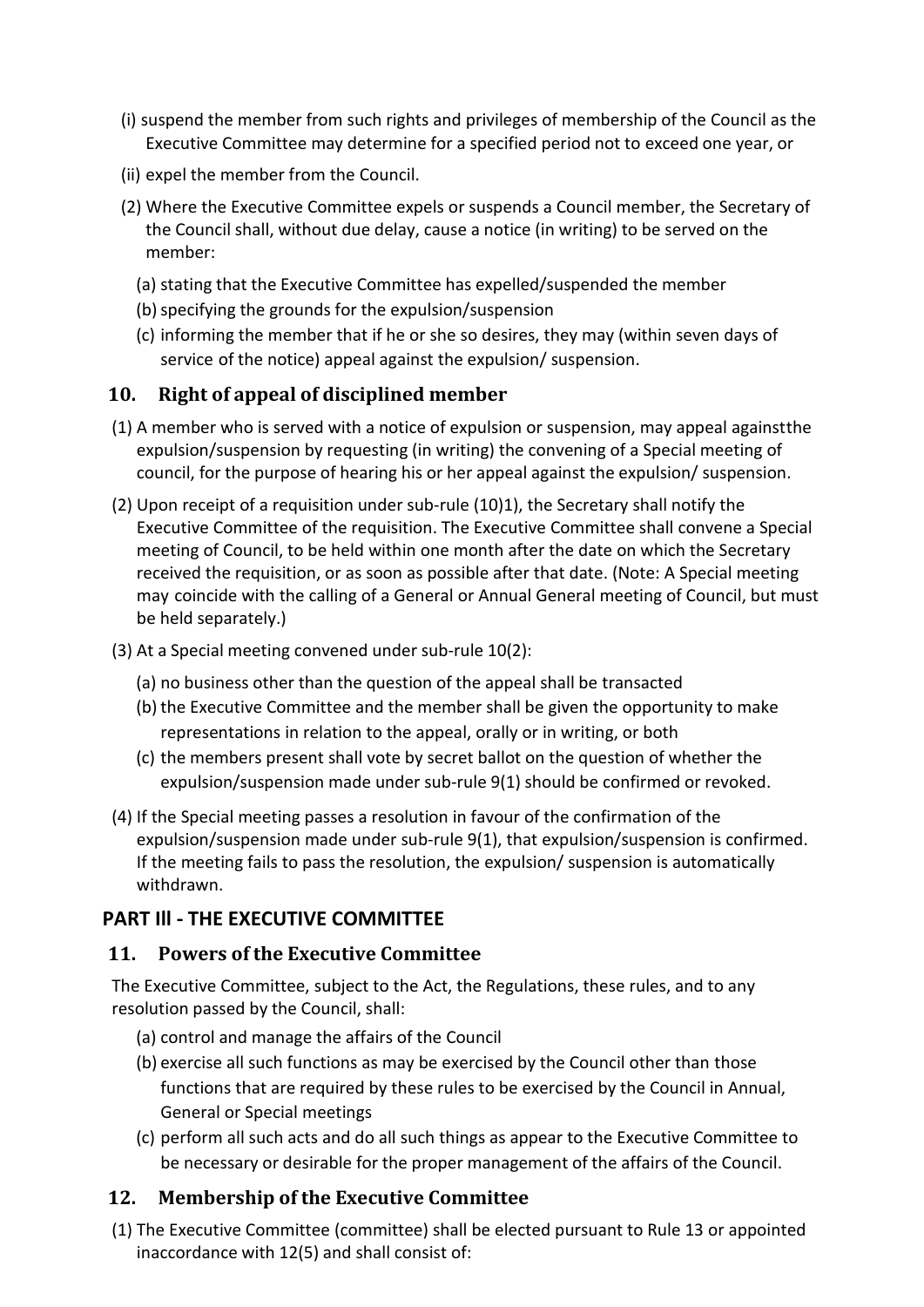- (a) Office‐Bearers of the Council as set out in 12(2)
- (b) no more than 6 ordinary committee members; each of whom shall be elected pursuant to rule 13 or appointed in accordance with subrule (5)
- (2) The Office‐Bearers of the Council shall be:
	- (a) the President
	- (b) the Vice President
	- (c) the Treasurer
	- (d) the Secretary.
- (3) The Executives of the Council and their particular roles, if any, shall be as determined by the Council at an Annual General or Special Meeting.
- (4) Each member of the Executive Committee shall, subject to these rules, hold office until the close of the Annual General meeting following the date of the member's election.
- (5) In the event of a vacancy in the membership of the Executive Committee, the committee may appoint a member of the Council to fill the vacancy. The member so appointed shall hold office, subject to these rules, for such period as the Executive Committee may determine, not being longer than the close of the Annual General meeting following the date of the appointment.
- (6) A Public Officer must be appointed as required by the Act. The Public Officer may be a member of the committee and, if not already a member of the committee, is an ex officio member of the committee. The appointment of the Public Officer is only terminated by retirement, a Resolution passed at a General Meeting or dismissal pursuant to the Act. The Public Officer must fulfil all responsibilities as prescribed in the Act.

### **13. Election of Executive Committee members**

- (1) Nominations of candidates for election as Office‐Bearers or Executive members of the Council shall be made in writing and delivered to the Secretary before the commencement of the Annual General meeting at which the election is to take place.
- (2) By resolution of the meeting, further nominations may be received during the Annual General meeting.
- (3) A ballot for the election of each Office‐Bearer and Ordinary Executive Committee member, shall be conducted at the Annual General meeting in such manner as the Executive Committee may direct, unless the majority of the members present at the meeting decide otherwise.
- (4) Any vacant positions remaining on the Executive Committee shall be deemed to be vacancies.
- (5) A person is only eligible to nominate to be a member of the Executive Committee if the person is a member of the Council and the person has not resigned in accordance with Rule 6.
- (6) A person is not eligible to nominate to be an Office‐Bearer of the Council if the person is;
	- (a) an Executive Officer of a registered political party
	- (b) a person employed by a registered political party
	- (c) a registered candidate for a forthcoming election
	- (d) an elected member of the ACT Legislative Assembly or any Parliament or a person who has been pre-selected or has nominated for a forthcoming election to any of the aforementioned bodies; or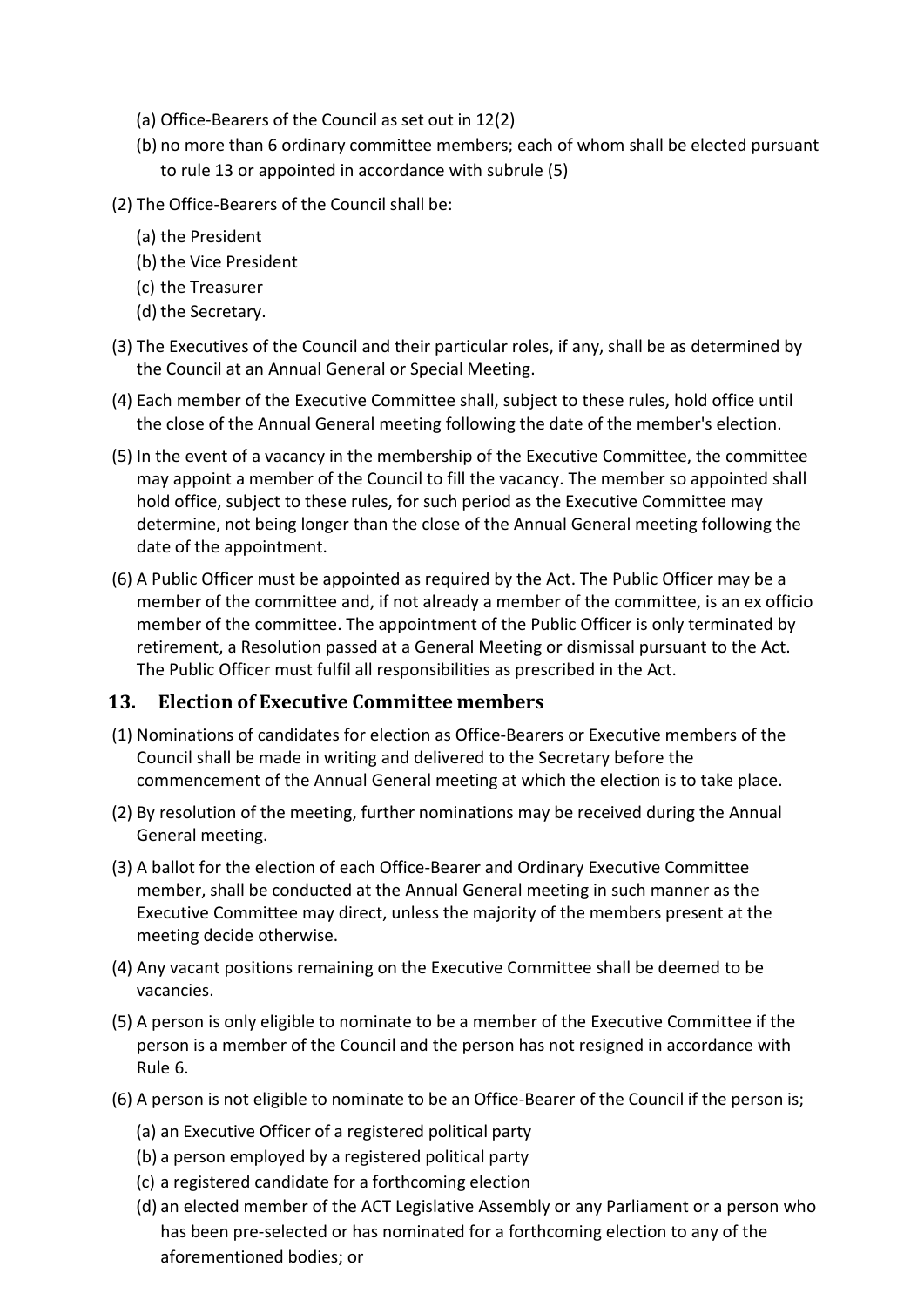(e) an office bearer in a commercial or industrial lobby group registered with the Federal or ACT Government.

## **14. Duties of the President and Vice President**

- (1) The President of the Council shall:
	- (a) arrange meeting venues and notifications
	- (b) ensure that Council meetings are regular and orderly
	- (c) prepare meeting agendas and arrange for distribution
	- (d) ensure that Executive Committee functions are structured, cohesive and efficient
	- (e) represent the Council at official functions, hearings, interviews and community liaison opportunities
	- (f) provide direction for the Council to ensure that the Council objectives are promoted and abided by. (Note: The President may delegate responsibilities to assistants or sub‐ committees where this action is appropriate.)
- (2) The Vice President shall support the President in his or her duties and act in that capacity when the President is absent.

## **15. Duties of the Secretary and Treasurer**

- (1) The Secretary of the Council shall be responsible for keeping records of:
	- (a) all elections and appointments of Office‐Bearers and Ordinary Executive Committee members
	- (b) the names of members attending Annual, General or Special meetings and Executive Committee meetings
	- (c) all proceedings at General meetings and Executive Committee meetings
	- (d) all correspondence or documents received or sent by the Council, relating to Council business. (Note: The Secretary may delegate responsibilities to assistants or sub‐ committeeswhere this action is appropriate.)
- (2) The Treasurer of the Council shall be responsible for:
	- (a) collecting and receiving all monies due to the Council and making all payments authorised by the Council
	- (b) keeping correct accounts and books showing the financial affairs of the Council with full details of all receipts and expenditure connected with the activities of the Council
	- (c) the production of annual financial statements as required by resolution or the Act. (Note:The Treasurer may delegate responsibilities to assistants or sub‐committees where this action is appropriate.)

## **16. Executive Committee ‐ Vacancies**

For the purposes of these rules, a vacancy in the office of a member of the Executive Committee occurs if the member:

- (a) dies
- (b) resigns from office
- (c) ceases to be a member of the Council
- (d) is disqualified from office under subsection 63(1) of the Act
- (e) is removed from office pursuant to rule 9 of this constitution
- (f) becomes an insolvent under administration within the meaning of the Corporations Law,or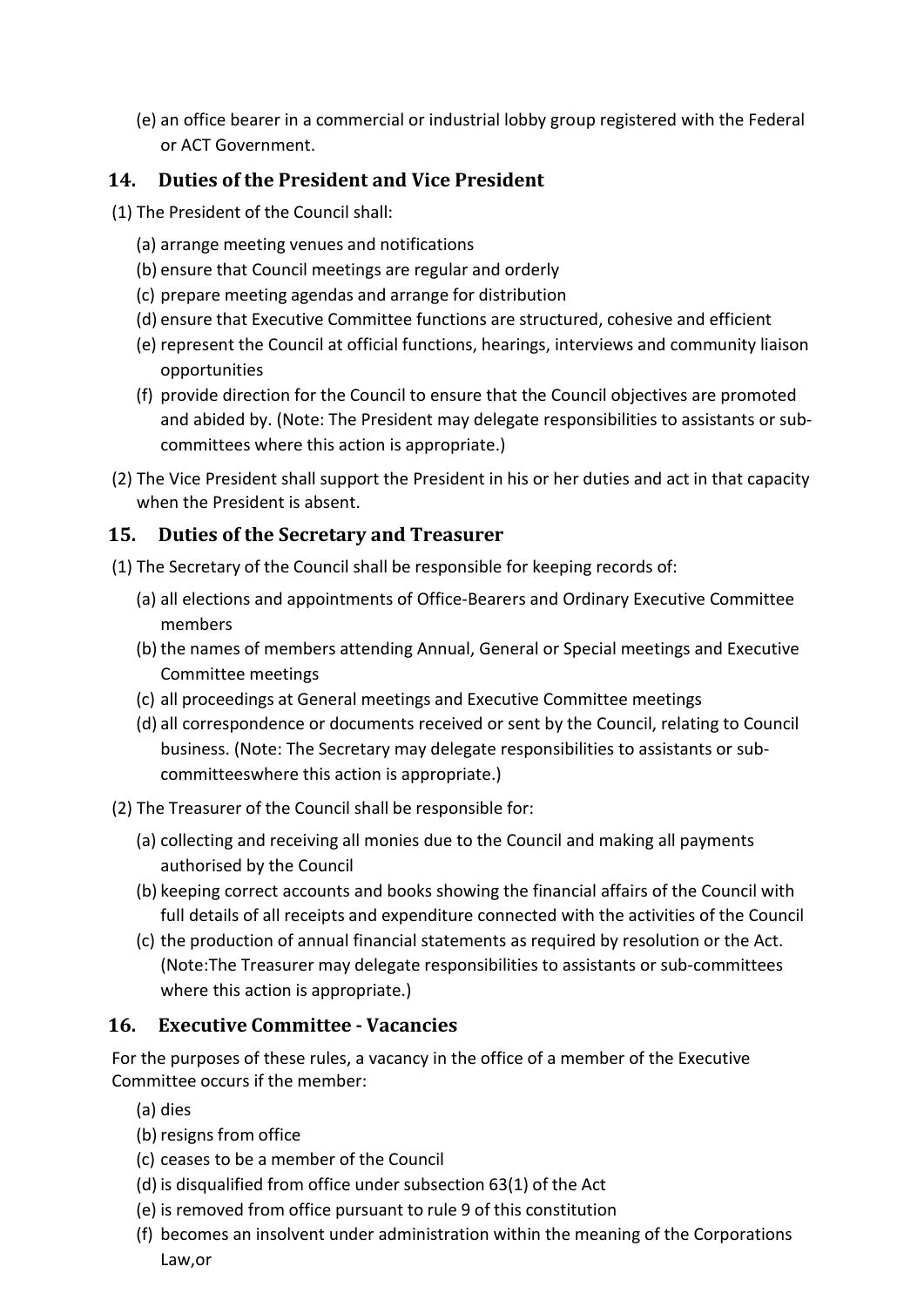(g) is absent, without the consent of the Executive Committee, for four consecutive meetings.

## **17. Removal of Executive Committee members**

The Council may, by resolution at an Annual General meeting or Special meeting, remove any member of the Executive Committee from office before the expiration of the member's term of office.

## **18. Executive Committee meetings and quorum**

- (1) The Executive Committee shall meet at least four times in each calendar year, at such place and time in Gungahlin as the Executive Committee may determine.
- (2) Additional meetings of the Executive Committee may be convened by the President or by any four members of the Executive Committee.
- (3) Oral, written or electronic notice of a meeting of the Executive Committee shall be given by the President or Secretary to each member of the committee at least 5 days (or such other period as may be agreed upon by the members of the committee) before the time appointed for the holding of the meeting.
- (4) Any four members of the Executive Committee constitute a quorum for the transaction of the business.
- (5) The Executive Committee shall transact no business unless a quorum is present. If within 30 minutes or such further time as those present decide (not being more than 1 hour after the time appointed for the meeting) a quorum is not present, the meeting stands adjourned to the same place and at the same hour of the same day in the following week, unless the majority of the members present at the meeting agree to an alternative place, time and/or day.
- (6) If at the adjourned meeting a quorum is not present within 30 minutes or such further time as those present decide (not being more than 1 hour after the time appointed for the meeting) the meeting shall be dissolved.
- (7) At meetings of the Executive Committee:
	- (a) the President or in the absence of the President, the Vice‐President shall preside; or
	- (b) if the President and the Vice‐President are absent, one of the remaining members of the Executive Committee shall be chosen by the members present to preside.

## **19. Delegation by the Executive Committee to a sub‐committee**

- (1) The Executive Committee may, by instrument in writing, delegate Council functions to one or more sub‐committees. Functions that can not be delegated to a sub‐committee are:
	- (a) any function which is a function imposed on the Executive Committee by the Act, by anyother law of the Territory, or by resolution of an Annual, General or Special meeting of Council
	- (b) any function specified in the Act that can not be delegated to a sub‐committee.
- (2) A delegation under this rule may be made subject to such conditions or limitations as to the exercise of any function, or as to time or circumstances as may be specified in the written instrument of delegation.
- (3) Not‐withstanding any delegation under this rule, the Executive Committee may also continue to exercise any function delegated to a sub‐committee.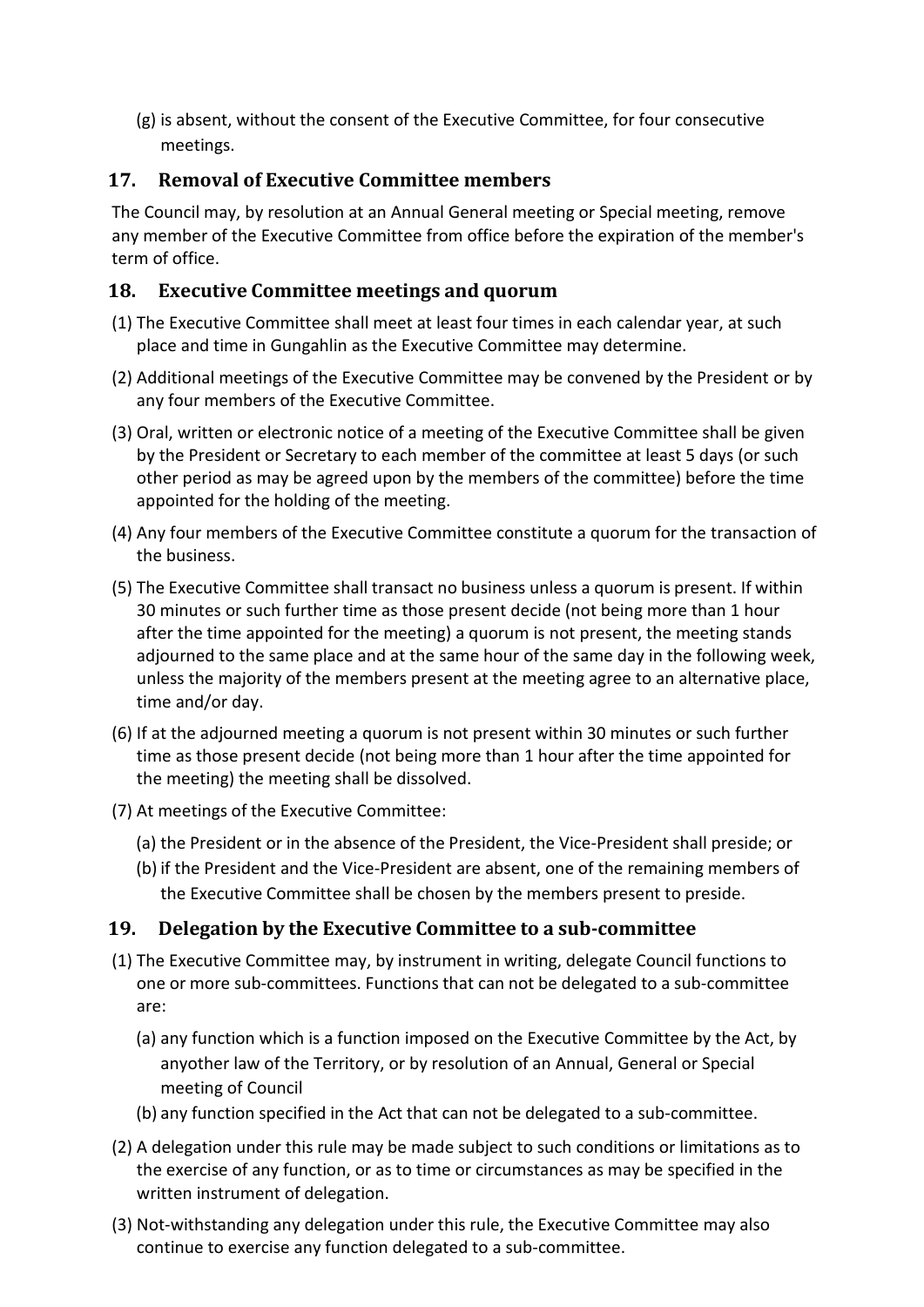- (4) Any act or thing done or suffered by a sub‐committee acting in the exercise of a delegation under this rule, has the same force and effect as it would have if it had been done or suffered by the Executive Committee.
- (5) The Executive Committee may, by instrument in writing, revoke wholly or in part, any delegation.
- (6) A sub‐committee may meet and adjourn, as members of that sub‐committee determine.

## **20. Voting at Executive Committee and sub‐committee meetings**

- (1) Questions or motions raised at a meeting of the Executive Committee (or any sub‐ committee) shall be determined by a majority of the votes of members of the Executive Committee or sub‐committee, present at the meeting.
- (2) Each member present at a meeting of the Executive Committee (or any sub‐committee) including the person presiding at the meeting, is entitled to one vote. In the event of an equality of votes on any question or motion, the person presiding may exercise a second or deciding vote.
- (3) A member of the Executive Committee (or any sub‐committee) shall not vote on, or influence, any decision related to any contract or arrangement in which he or she has a vested interest, unless:
	- (a) details of the vested interest are made known to the committee
	- (b) the committee decides (by resolution) that no conflict of interest exists.

## **PART IV ‐ MEETINGS ‐ Annual, General and Special**

### **21. Annual General meetings ‐ holding of**

- (1) The Council shall, at least once in each calendar year, convene an Annual General meeting of members. The Annual General meeting should be held within the period of five months after the expiration of each financial year of the Council.
- (2) Sub‐rule (1) has effect subject to the powers of the Registrar of Incorporated Councils under section 120 of the Act in relation to extensions of time.

## **22. Annual General meetings ‐ calling of and business at**

- (1) An Annual General meeting of the Council shall (subject to the Act) be convened on such date and at such place and time in Gungahlin as the Executive Committee may determine.
- (2) In addition to any other business, which may be transacted at an Annual General meeting, the business of an Annual General meeting shall include:
	- (a) confirmation of the minutes of the preceding Annual General meeting
	- (b) receiving reports from the Executive Committee, on the activities of the Council during the preceding financial year
	- (c) to elect members of the Executive Committee, including Office‐Bearers and Ordinary Executive Committee members
	- (d) receiving and consider the statement of accounts and the reports that are required to besubmitted to members pursuant to subsection 73(1) of the Act.
- (3) An Annual General meeting shall be specified as such in the notice convening it, in accordance with rule 23(3).

## **23. General meetings ‐ calling of**

(1) General meetings of Council shall be held at least five times in Gungahlin each calendar year, at such place and time as the Executive Committee may determine.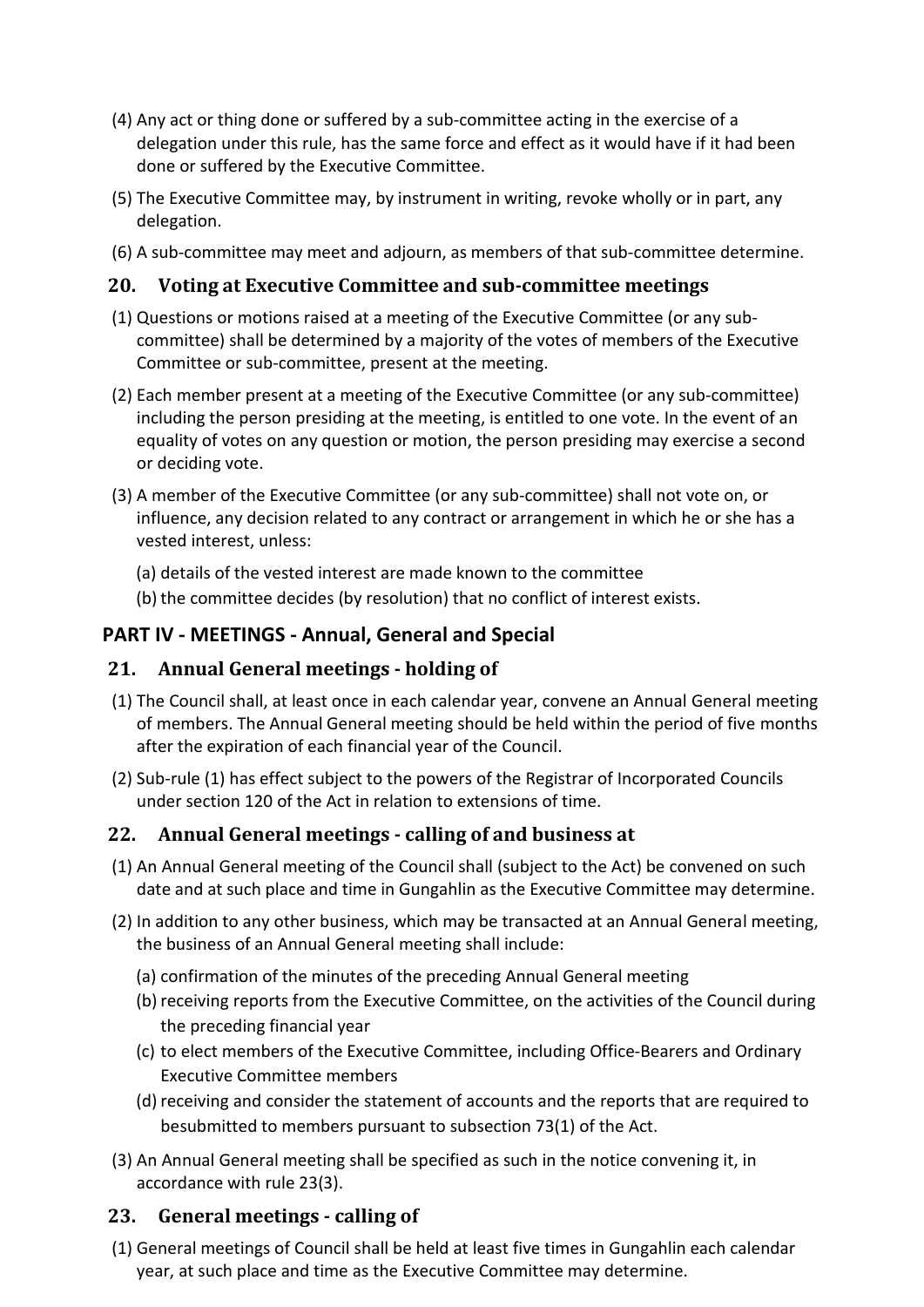- (2) Additional meetings may be convened by the Executive Committee or by resolution of Council members.
- (3) Notice of a General meeting shall be provided in any manner that the Executive Committee feels is appropriate. Notice of meetings shall specify the date and time of the meeting, the venue of the meeting and the general nature of business to be transacted at the meeting.

## **24. Requisitioning a Special meeting of Council**

- (1) The Executive Committee shall, on the requisition (in writing) of not less than nine members, convene a Special meeting of the Council. The meeting shall be convened within one month of receiving the request for a Special meeting.
- (2) Members requisitioning a Special meeting of Council shall give written notice that:
	- (a) shall state the purpose or purposes of the meeting
	- (b) shall be signed by the members making the requisition
	- (c) shall be lodged with the Council Secretary
	- (d) may consist of several documents in a similar form, each signed by one or more of the members making the requisition.
- (3) If the Executive Committee has not called a Special meeting within one month after receipt of the requisition, any five or more of the members who made the requisition, may convene a Special meeting of Council. This meeting shall take place not later than three months after the lodging the requisition for the Special meeting.
- (4) A Special meeting convened by a member or members referred to in sub-rule 24(3) shall be convened in the same manner (or as nearly as is practicable) as meetings convened by the Executive Committee. Any member who thereby incurs expense is entitled to be reimbursed by the Council for any reasonable expense so incurred.
- (5) Where the nature of the business proposed to be dealt with at a Special meeting requires a resolution, the Secretary shall (at least 14 days before the date fixed for the holding of the Special meeting) send a notice to each Council member specifying the date, time and venue of the meeting. The nature of the resolution and the business proposed to be transacted at the meeting.
- (6) Where the nature of the business proposed to be dealt with at a Special meeting does not require a resolution, the Secretary shall (at least seven days before the date fixed for the holding of the Special meeting) send a notice to each Council member specifying the date, time and venue of the meeting, and the nature of the business proposed to be transacted at the meeting.
- (7) No business other than that specified in the notice convening a Special meeting of Council shall be transacted at the meeting, except in the case of an Annual General meeting, where business shall be transacted pursuant to sub-rule 22(2).

## **25. Meeting procedure and quorum (Annual, General or Special meetings)**

- (1) Annual, General and Special meeting of Council are open to any member of the community, however:
	- (a) no item of business shall be transacted at a Council meeting unless a quorum of members is present during the time the meeting is considering that item
	- (b) any person (regardless of whether they are a Council member or not) can be expelled from the meeting if that person refuses to comply with a provision of these rules, or acts in a disruptive and/or unreasonable manner.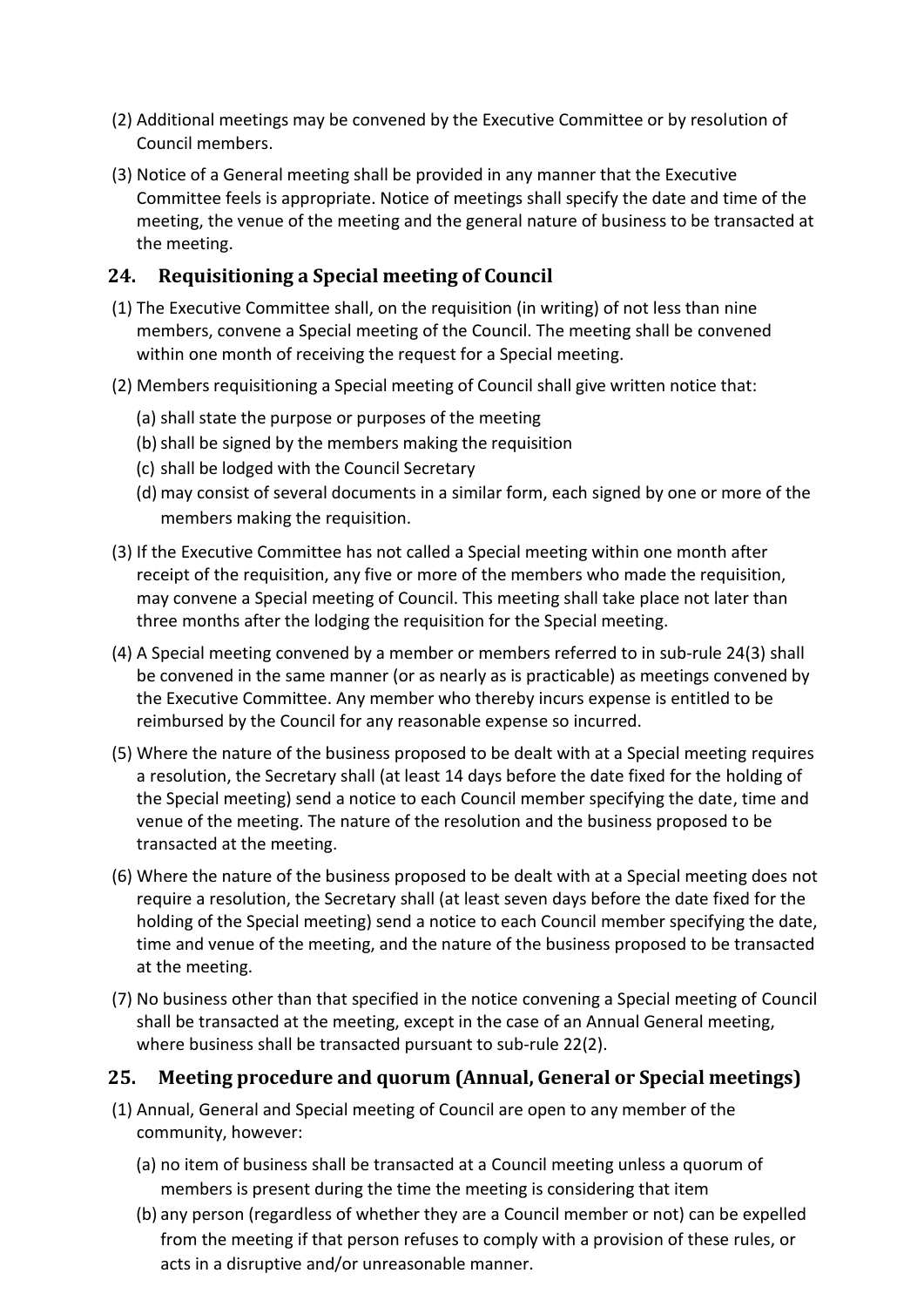- (2) Nine members present in person (being members entitled to vote) constitute a quorum for the transaction of the business of an Annual, General and Special meeting of Council.
- (3) If within 30 minutes (or such time as those present decide ‐ not being less than 30 minutes and not more than one hour after the time appointed for the commencement of the meeting), a quorum is not present, the meeting shall be adjourned to the same day in the following week, at the same time and at the same place. The person presiding at the meeting may, with the consent of the majority of members present at the meeting, change the date, time or venue of the adjourned meeting, provided this adjournment is no longer than one month.
- (4) If at the adjourned meeting a quorum is not present within 30 minutes (or such time as those present decide ‐ not being less than 30 minutes and not more than one hour after the time appointed for the commencement of the meeting), the members present, being not less than five, shall constitute a quorum.

### **26. Presiding member**

- (1) The President shall preside at each meeting of the Council.
- (2) If the President is absent from the meeting:
	- (a) the Vice‐President shall preside
	- (b) if the President and the Vice‐President are absent, one of the remaining members of the Executive Committee or any member of Council, shall be chosen by the members present topreside at the meeting.

### **27. Adjournment**

- (1) The person presiding at a Council meeting, at which a quorum is present, may with the consent of the majority of members present at the meeting, adjourn the meeting from time to time and place to place. No business shall be transacted at an adjourned meeting other than the business left unfinished at the meeting at which the adjournment took place.
- (2) Where a meeting is adjourned for 14 days or more, the Secretary shall give written or oral notice of the adjourned meeting to each member of the Council stating the date, time and venue of the meeting, and the nature of the business to be transacted at the meeting.

### **28. Making of decisions**

- (1) A motion arising at an Annual, General or Special meeting shall be determined on a show of hands, unless before the declaration of the show of hands, a poll is demanded. On a declaration by the person presiding, that a resolution has (on a show of hands or by a poll) been carried, carried unanimously or carried by a particular majority, an entry to that effect shall be recorded. This record is evidence of the fact that the motion is carried, with or without proof of the number or proportion of the votes recorded in favour of or against that resolution.
- (2) At a meeting of Council, a poll may be demanded by the person presiding or by five (or more) Council members present in person at the meeting.
- (3) Where a poll is demanded at a Council meeting, the poll shall be taken:
	- (a) immediately in the case of a poll which relates to the election of the person to preside at the meeting, or to the question of an adjournment, or
	- (b) in such manner and at such time (before the close of the meeting) as the person presiding directs.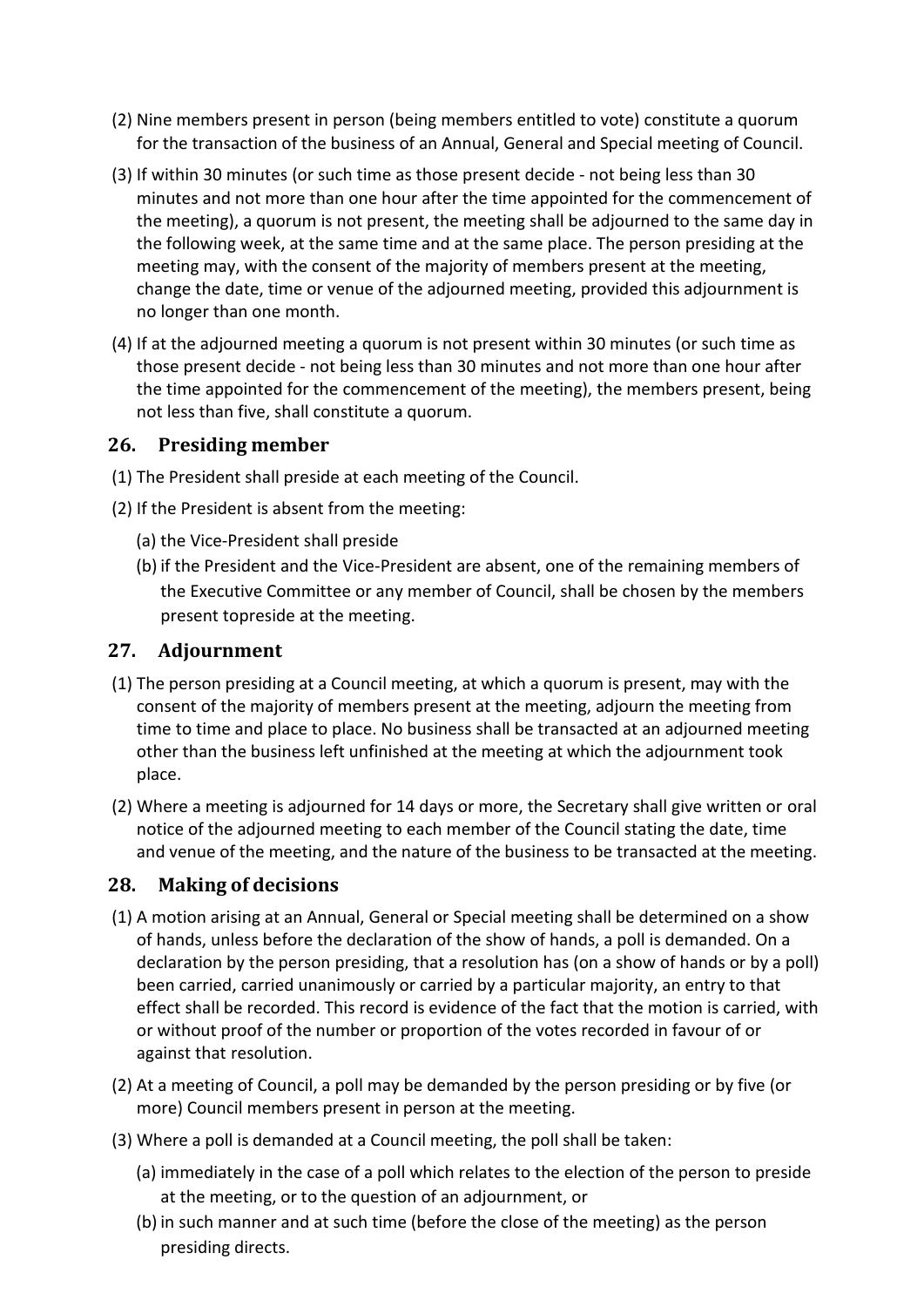## **29. Voting**

- (1) A Council member is entitled to one vote on any motion or question brought before Council if the member:
	- (a) has been a member of the Council for more than one year, or
	- (b) has attended at least three meetings of the Council in the preceding year, including Annual General meetings, General meetings and Special Meetings.
- (2) All votes shall be given personally or by proxy, but no member may hold more than two proxies.
- (3) A member of Council shall not vote on, or influence, any decision related to any contract or arrangement in which he or she has a vested interest, unless:
	- (a) details of the vested interest are made known to the meeting
	- (b) the meeting decides (by way of resolution) that no conflict of interest exists;
- (4) In the case of an equality of votes on a question or motion at a Council meeting, the person presiding is entitled to exercise a second or deciding vote.
- (5) A member (or proxy) is not entitled to vote at any meeting of the Council unless all money due and payable by the member (or proxy) has been paid.
- (6) At the discretion of the person presiding at a General meeting, any person attending the meeting (regardless of whether they are a Council member or not) may indicate their preference on any motion or question put forward at a Council meeting. This form of "indicative voting" shall be used to be inclusive of all persons attending the meeting.
- (7) Indicative voting can be withdrawn on any question or motion of Council when:
	- (a) the person presiding at the meeting believes that indicative voting is not appropriate, or
	- (b) a motion is put forward by any Council member, and carried by a majority of members, to exclude indicative voting on a question or motion moved at a Council meeting.

### **30. Appointment of proxies**

- (1) Each member shall be entitled to appoint another member as proxy by giving notice to the Secretary (in the form of a notice appointing a proxy) before the commencement of anAnnual, General or Special meeting.
- (2) The notice appointing the proxy shall be in the form set out in Appendix 2 to these rules.

## **PART V ‐ MISCELLANEOUS**

### **31. Funds ‐ source**

- (1) The funds of the Council shall be subject to any resolution passed by an Annual, Generalor Special meeting of Council, and subject to the Act.
- (2) All monies received by the Council shall be deposited in an appropriate account, as soon as practicable.
- (3) The Council shall, as soon as practicable after receiving any monies, issue an appropriate receipt.

### **32. Funds ‐ management**

(1) Council funds shall be used in pursuance of the objectives of the Council, in such manner as the Executive Committee or resolution of Council determines.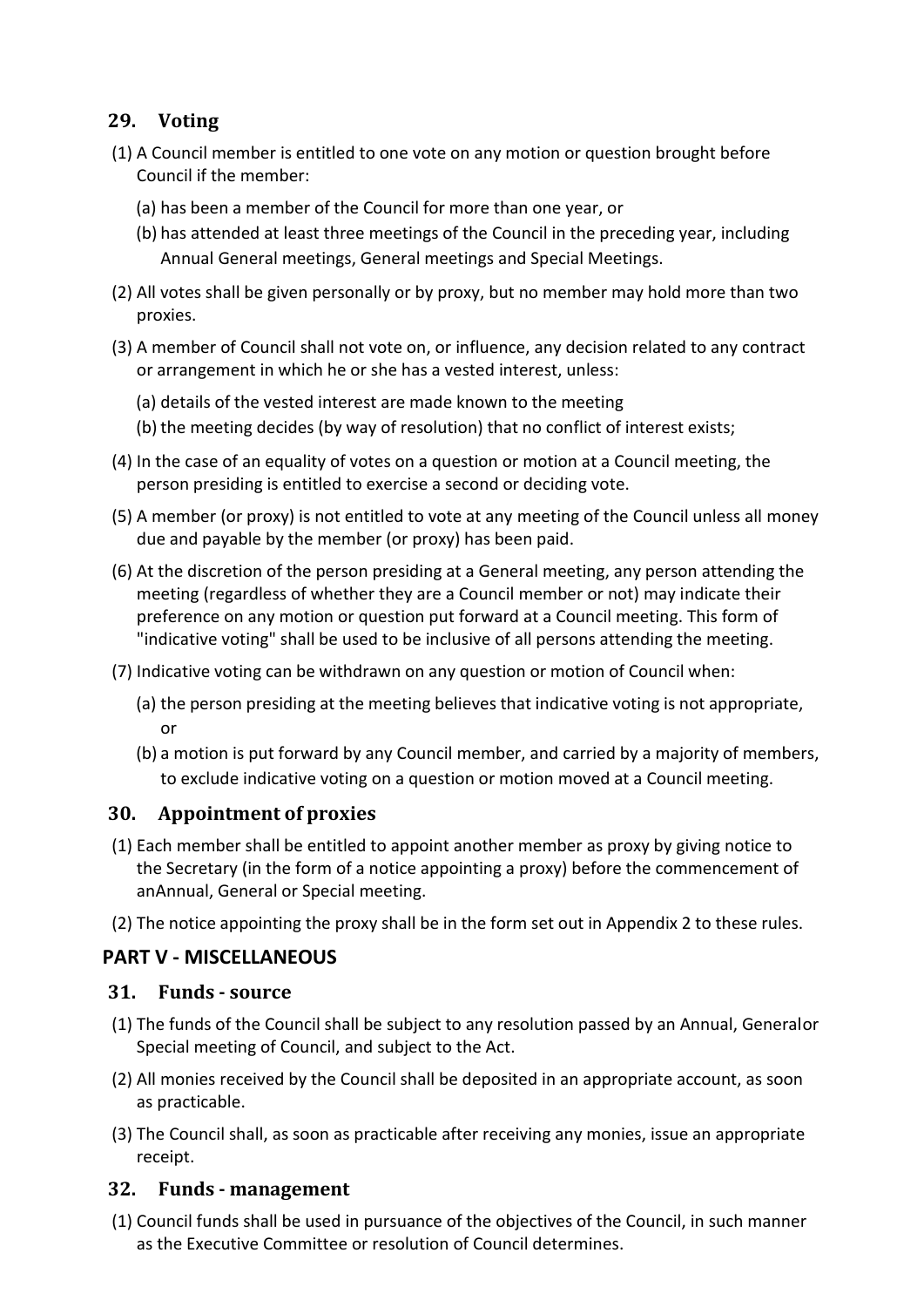(2) All cheques, drafts, bills of exchange, promissory notes and other negotiable instruments shall be signed by any two Council members authorised to do so by the Executive Committee. At least one of the signatories must be an Office‐Bearer of the Executive Committee.

## **33. Alteration of objects and rules**

- (1) Any objective, rule or condition contained in this constitution can be amended by resolution passed by a three‐quarter majority of Council members attending an Annual, General or Special meeting of Council, provided:
	- (a) members are notified (in writing one month prior to the time of the meeting) of the proposed amendment
	- (b) written explanation for the need of the amendment is given to all members of the Council
	- (c) members are invited to debate the proposed amendment, prior to voting
	- (d) only financial members of the Council may vote to amend the constitution.
- (2) An amendment to the constitution shall not be effective until the notice has been lodged with the Register.

## **34. Common Seal**

- (1) The Common Seal of the Council shall be kept in the custody of the Secretary or an authorised Office‐Bearer of the Executive Committee.
- (2) The Common Seal shall not be affixed to any instrument except by the authority of the Executive Committee. Signatures of two members of the Council shall attest the affixing ofthe Common Seal, with at least one signatory being an Office‐Bearer of the Executive Committee.

## **35. Custody of books**

Subject to the Act, the Regulations and these rules, the Secretary shall be responsible for control of all records, books, and other documents relating to the Council.

## **36. Inspection of books**

The records, books and other documents of the Council shall be open to inspection (at a place nominated by the Executive Committee) by a member of the Council, upon written request and reasonable notice (not being less than seven days after receipt of the request). Inspection of Council documents shall be available to a member free of charge.

## **37. Service of notices**

- (1) For the purpose of these rules, a notice may be served on behalf of the Council upon any member either personally or by sending it by post or electronically to the member at the member's address shown in the Register of Members.
- (2) Where a document is sent to a person in a proper manner, the document (or e‐mail) shall, unless the contrary is proved, be deemed for the purposes of these rules to have been served on the person at the time at which the document would have been delivered in the ordinary course of delivery.

## **38. Surplus property**

- (1) At the first General meeting of the Council, the Council shall pass a special resolution nominating:
	- (a) another Council or similar organisation, for the purpose of paragraph 92(1)(a) of the